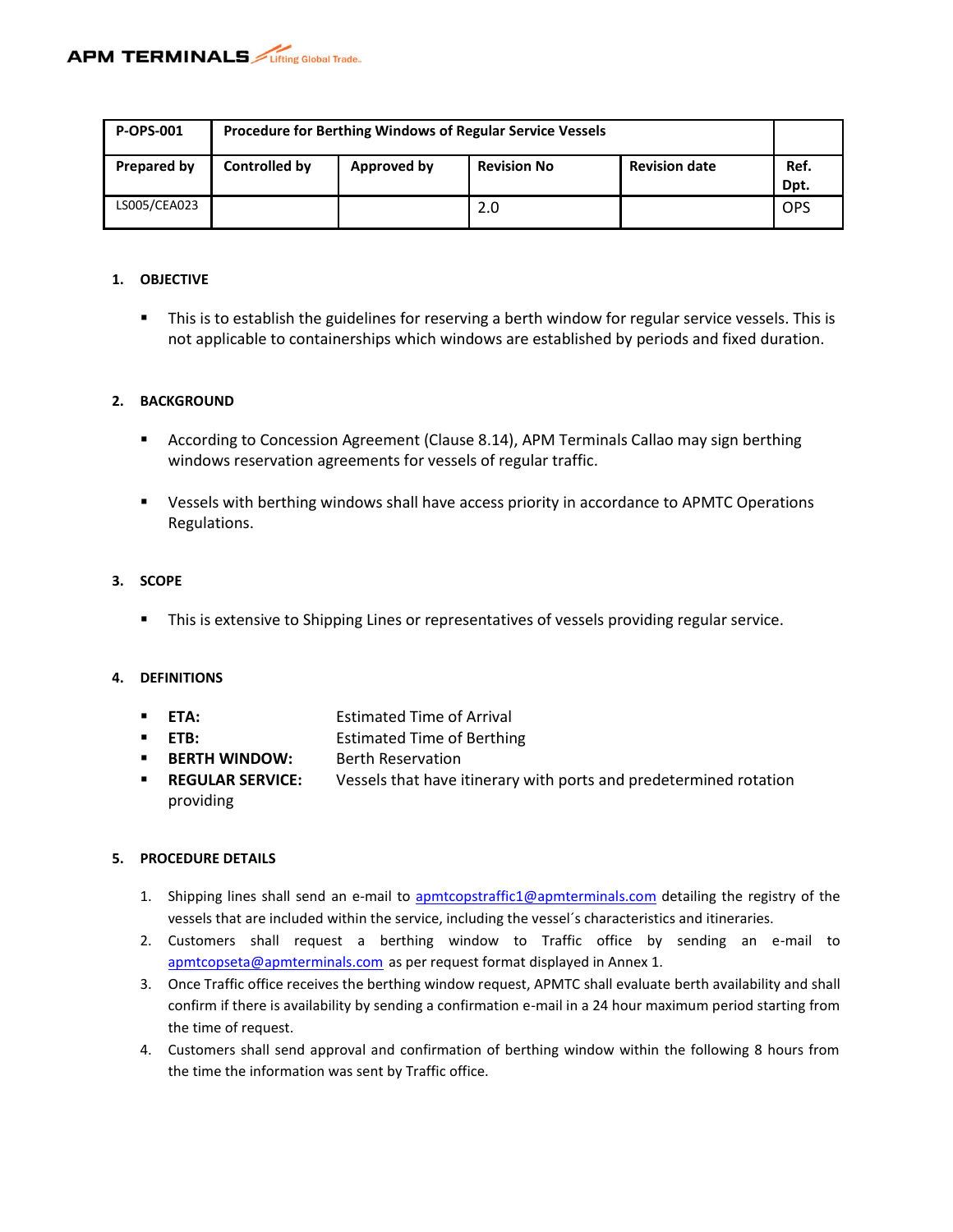| <b>P-OPS-001</b> | <b>Procedure for Berthing Windows of Regular Service Vessels</b>           |  |     |  |            |
|------------------|----------------------------------------------------------------------------|--|-----|--|------------|
| Prepared by      | <b>Revision date</b><br>Controlled by<br><b>Revision No</b><br>Approved by |  |     |  |            |
| LS005/CEA023     |                                                                            |  | 2.0 |  | <b>OPS</b> |

- 5. Once the berthing window is accepted by the Customer, Traffic area shall schedule the vessel and reserve the berth considering the cargo type and operations involve. The vessel shall be then registered within Berthing Schedule as per requested date.
- 6. Once the Berthing Window is accepted, there won't be any possibility to terminate it even if the vessel does not arrive within previously accepted and confirmed window. Such reservation shall be invoiced even if not used, according to commercial agreements subscribed for such matters.
- 7. The Berthing Window reservation shall be applicable specifically to the vessel agreed and not to the shipping line or the shipping agents.
- 8. The Berthing Window request shall be sent within maximum period of 10 days before the vessel's ETA.
- 9. It shall be considered one reservation per vessel, which may be adjusted or confirmed during the following days as per Graphic 1 scheme.
- 10. Confirmed Berthing Window shall be for 48 hours as from Estimated Time of Berthing announced.
- 11. Estimated Time of Berthing announced shall be confirmed or adjusted by the user (Vessel) within the reservation term according to the following two instructions:
	- a. Until 6 days prior to the vessel arrival to reduce the reservation term to 24 hours from 48 hours.
	- b. Until 72 hours before the vessel arrival to reduce the reservation term to 8 hours from 24 hours.
- 12. If the vessel does not arrive within established term period, it shall lose the window as well as the berthing shift and shall go through a new schedule as per arrival turn.
- 13. In the event there is a vessel with berthing window in a berth, the next vessel with berthing window shall wait until the end of operations of the first vessel.
- 14. APMTC shall evaluate and suggest alternatives of berthing windows considering operational characteristics requested by customers and berth availability, when feasible.
- 15. APMTC may reject berthing requests due to operational matters such as capacity, civil works, safety and other issues, which shall be duly informed to customers.
- 16. In the event APMTC receives two or more berthing requests for the same date, the priority shall remain to the request first submitted.
- 17. Berths available for Berthing Windows system and with operational conditions as per type of vessels and cargo, are as follows:

| <b>Berths Availability as per Type of Cargo</b> |               |            |                     |  |  |  |
|-------------------------------------------------|---------------|------------|---------------------|--|--|--|
| Vessel / Cargo type                             | <b>Shift</b>  | <b>LOA</b> | <b>Berths</b>       |  |  |  |
| <b>MULTIPURPOSE</b>                             | 5             | 175        | 03A, 03B, 05C & 05D |  |  |  |
| <b>PROJECT</b>                                  | 3             | 130        | 02A, 02B, 03A & 03B |  |  |  |
| <b>LIQUID</b>                                   | 2             | 120        | 04A, 04B, 05C & 05D |  |  |  |
| <b>RO-RO</b>                                    | $\mathcal{P}$ | 200        | 01A & 02A           |  |  |  |
| <b>BREAK BULK</b>                               | 6             | 180        | 02A, 02B, 03A & 03B |  |  |  |
| <b>BREAK BULK (Length-Draft)</b>                | 5             | 225        | 05C & 05D           |  |  |  |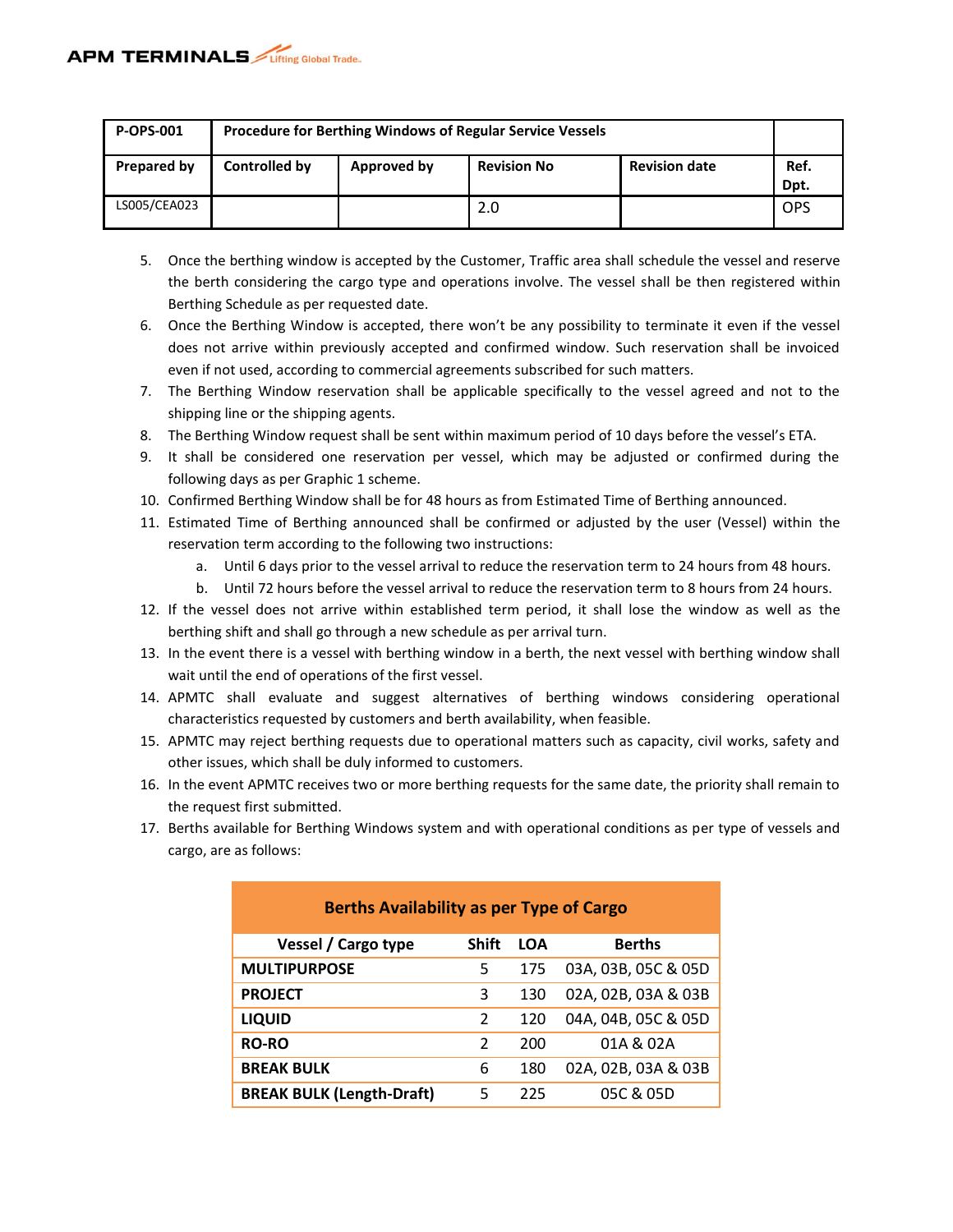

| <b>P-OPS-001</b> | <b>Procedure for Berthing Windows of Regular Service Vessels</b>           |  |     |  |            |
|------------------|----------------------------------------------------------------------------|--|-----|--|------------|
| Prepared by      | Controlled by<br><b>Revision date</b><br><b>Revision No</b><br>Approved by |  |     |  |            |
| LS005/CEA023     |                                                                            |  | 2.0 |  | <b>OPS</b> |

# **Annex 1: Berthing Request Model**

|                                                                                                                             | Callao, 08 de Febrero del 2013                                                                                                                                                                                                                                                                  |
|-----------------------------------------------------------------------------------------------------------------------------|-------------------------------------------------------------------------------------------------------------------------------------------------------------------------------------------------------------------------------------------------------------------------------------------------|
| Señores<br>APM TERMINALS CALLAO<br>Presente.-                                                                               |                                                                                                                                                                                                                                                                                                 |
|                                                                                                                             | REF: RESERVA DE VENTANA DE ATRAQUE - MN CAPE SOLIST MFTO. 2356                                                                                                                                                                                                                                  |
|                                                                                                                             | En nuestra calidad de Agente Marítimo de la nave de la referencia, solicitamos a Uds.,<br>la reserva de amarradero para el día 28/02/2013 a las 15:00 Hrs., La nave procede de<br>Pto. Esmeralda y realizará la siguiente operación en el puerto:                                               |
| <b>OPERACIONES:</b><br>LOA<br><b>MANGA</b><br><b>CALADO</b><br><b>LINEA NAVIERA</b><br><b>ARMADOR</b><br><b>FACTURAR A:</b> | D/326 Bobinas de acero E/50 Cont.<br>224.25<br>32.5<br>30'<br><b>THORKILL LINE</b><br><b>MITSUI</b><br><b>MITSUI</b><br>Asimismo, por la presente declaro tener conocimiento y estar de acuerdo con los<br>términos del actual procedimiento de reserva de muelle establecido por APM Terminals |
| Callao                                                                                                                      |                                                                                                                                                                                                                                                                                                 |
| Atentamente,                                                                                                                |                                                                                                                                                                                                                                                                                                 |